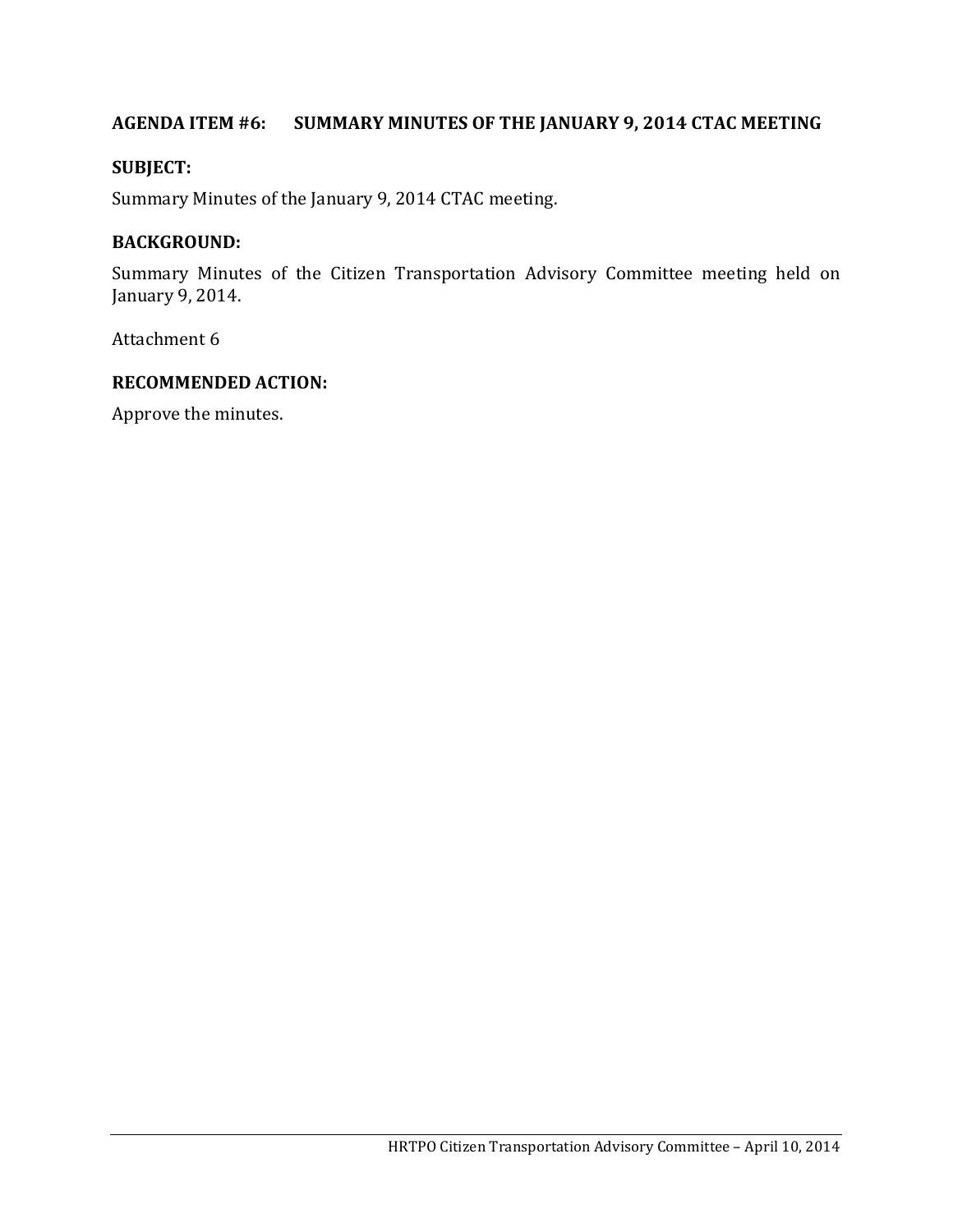# **Summary Minutes of the HRTPO Citizen Transportation Advisory Committee (CTAC) Meeting January 9, 2014**

The HRTPO Citizen Transportation Advisory Committee (CTAC) Meeting was called to order at 12:06 p.m. in the Regional Building Board Room, 723 Woodlake Drive, Chesapeake, Virginia, with the following in attendance:

#### **HRTPO CTAC Members in Attendance:**

Shepelle Watkins-White, Chair (CH) John Kish (CH) Bernie Whitlock (CH) Teresa Schmidt (HA) Michael Jones (IW) Don Cherry (JC) Sharyn Fox (NN) Carlton Hardy (NN) Yukari Hughes (NN)

#### **HRTPO CTAC Members Absent:**

Philip Olekszyk (GL) William Christopher (NO) Barry Dunn (PQ) Richard Green (SU) Angie Bezik (VB)

### **HRTPO Staff:**

Dwight Farmer Camelia Ravanbakht Kendall Miller Keith Nichols

### **OTHER RECORDED ATTENDING:**

Judith Brown (HRPTA)

### **Resolution of Condolence**

Chair Shepelle Watkins-White reported a Resolution of Condolence had been prepared for the family of Retired RADM Ray Taylor, an original CTAC Member. She recognized his accomplishments and dedication to CTAC and indicated his wife was unable to attend; however, the Resolution will be mailed to her.

- Robbyn Gayer (NO) Randy Lougee (NO) James Openshaw (NO) Theresa Danaher (PO) Kirsten Tynch (PO) Greg Edwards (VB) Casey Funk (VB) Delceno Miles (VB)
- Jay Ford (VB) John Malbon (VB) Allan Parrott (VB) Dewey Hurley (WM) Henry Lewis (YK)
- Brian Miller Joe Turner Brian Chenault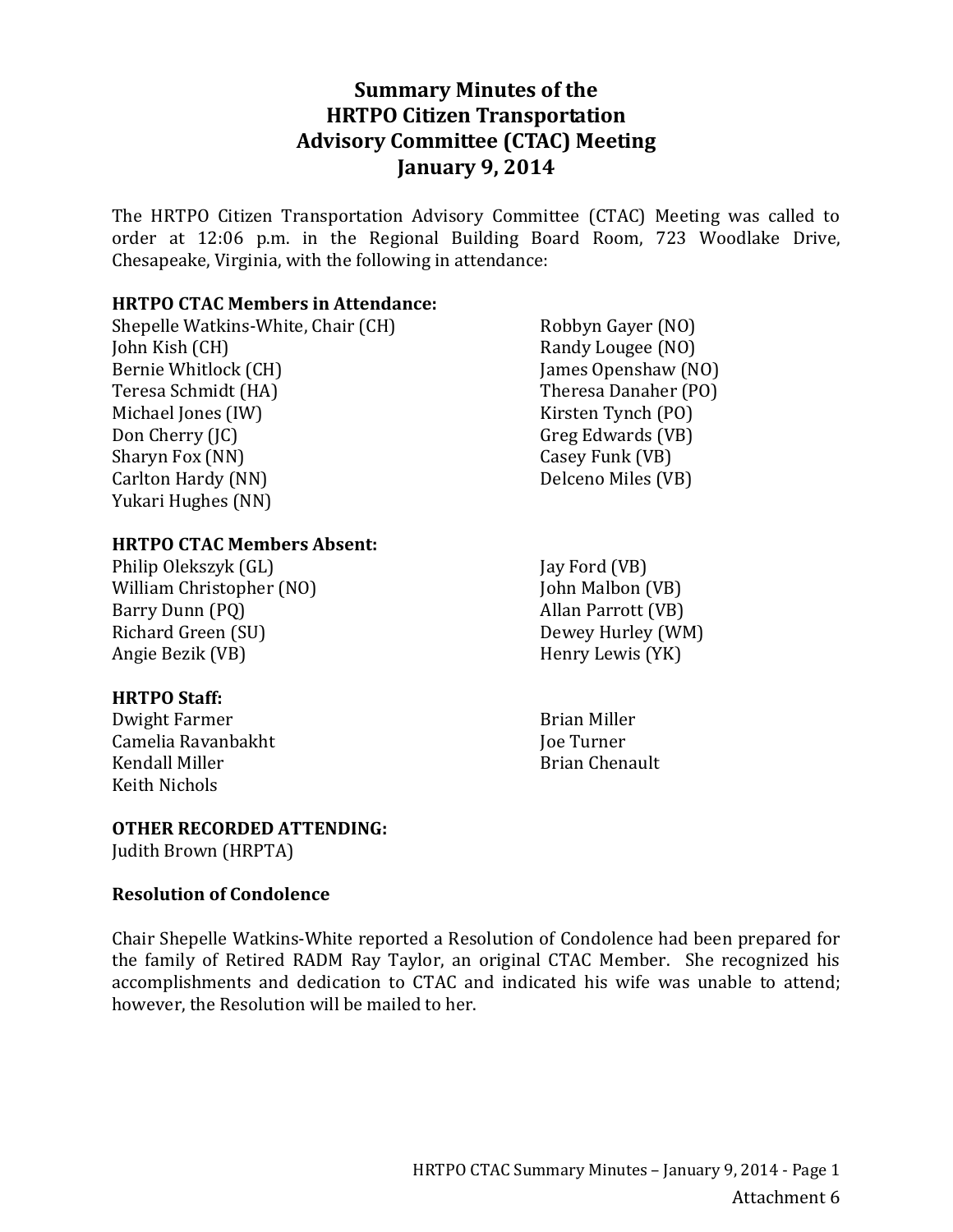#### **Public Comment Period**

One person requested to address the HRTPO CTAC. Chair Watkins-White asked her to limit her comments to five minutes.

#### *Ms. Judith Brown*

*Good Afternoon. My name is Judith Brown. I am currently the President of one of your sister organizations, if I may say that. We are the Hampton Roads Public Transportation Alliance and another of our Board members is a member of your group as well, Will Christopher. We are particularly interested in public transit and for us that includes buses, ferries, inner-city trains, light rail, ride share, para-transit, and so on. Anything that has more than one person in a car is good for us. This is an organization that has existed for 20 years and we invite you to join us. You can join online – I have cards here if you are interested later, but we are in very close touch with the staff here. We feed information back and forth to each other very regularly and appreciate what they are doing and what you as members of the public are doing. At our annual meeting last November, our speaker was Mitchell Silver who is a City Planning Director in Raleigh and the immediate past President of the National Association with Planners. His talk to us about transportation was based on the six living generations of Americans we have in each of our cities and metropolitan planning organizations. He described those and talked about what that means to city planners, particularly in planning transportation. It excited us very much. It gave us a framework of thinking about today and the future in public transportation. For example, he mentioned that the three living generations who are over 50 years old, just the way that we grew up, we are very tied to cars and to a suburban lifestyle. The three generations under 50 are not. Those who are in their forties wish for an alternative but they have a hard time working that out because they are already locked down into family obligations, cars, and so on, and houses in the suburbs. But he said that people in their twenties and thirties are certainly willing to try transit, bikes, ferries, and rail. Some of them are trying out not having cars, even in smaller cities and areas like Raleigh or like this one. He made us realize that we need to be planning for them and if we don't, and if we don't plan the long term and the short term for them, they are going to leave our area. Mr. Silver, coming from Raleigh, had studied our statistics and saw the large number of people in their twenties and early thirties living in this area and he asked us what happens to them and we had to say, a lot of them move away and he said we need to be thinking about them and planning for them. They will move elsewhere if we cannot solve our transportation problems now and in the future. He also pointed out to us that the sixth generation – the children now who are school age and young children – most of them are going to live into the 22nd century. They are already alive and they are going to live into that century. We need to be planning for them. The HRPTA Board has also endorsed the legislative agenda for this year for the HRTPO. We know how important it is to have regular funds for public transportation for this year, for next year, and into the foreseeable future. We know how important it is that the people who make the decisions are the people who live it day in and day out. In sum, HRPTA – Public Transportation Alliance – is willing to join with CTAC, with the HRTPO, with HRT, and with others to see that those young children will have an array of good options for transportation throughout their lifetime and way into the 22nd century.* 

Chair Watkins-White thanked Ms. Brown for her comments and indicated she recently spoke to Mr. William Harrell, President and CEO of Hampton Roads Transit (HRT), regarding the same topic.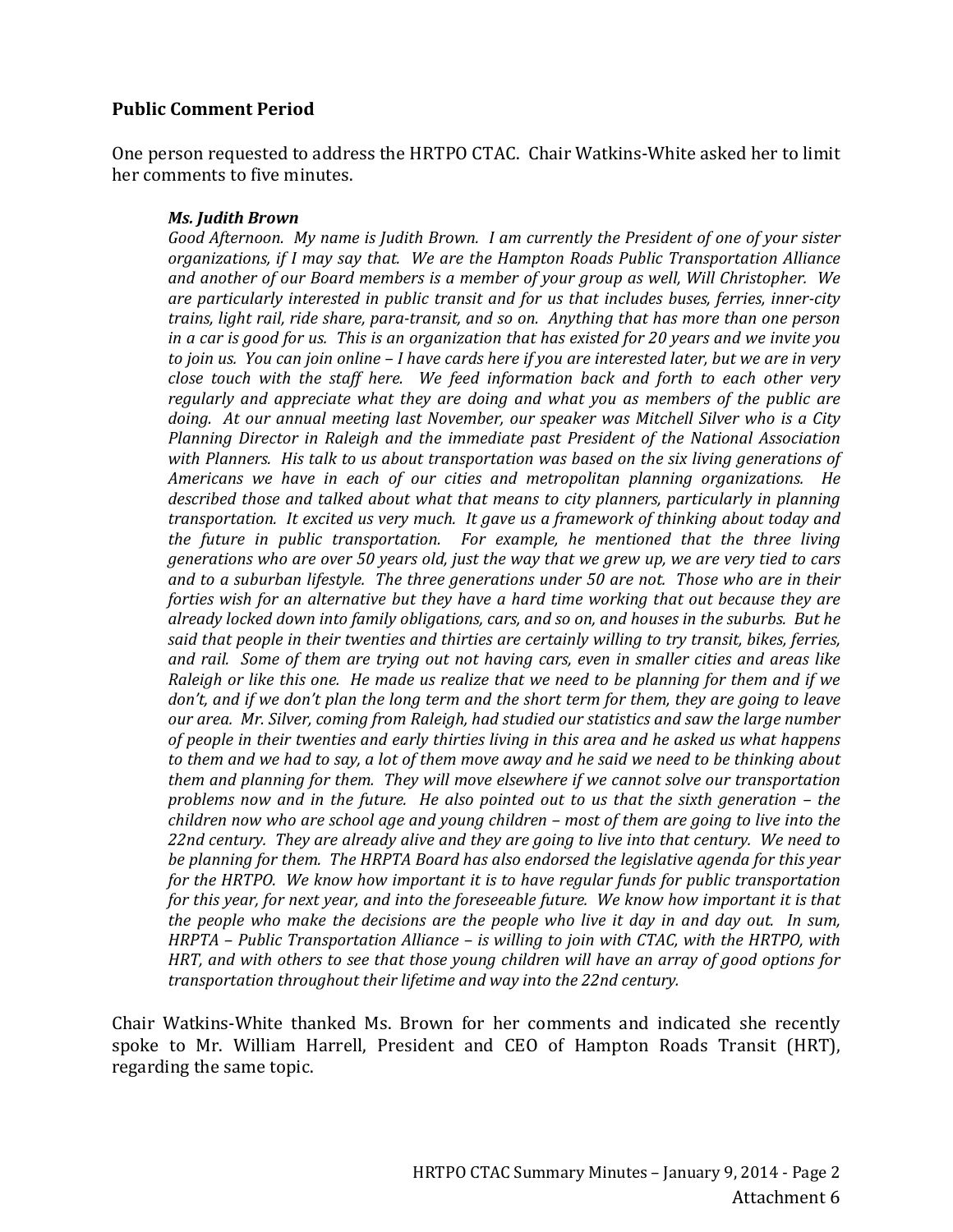### **Submitted Public Comments**

There were no submitted public comments.

## **Approval of Agenda**

Chair Watkins-White asked for any additions or deletions to the agenda. Dr. Don Cherry requested to add a New Business item regarding Route 460. Chair Watkins-White indicated there had also been a request to add a New Business item regarding correspondence to Secretary of Transportation Aubrey Layne. Ms. Delceno Miles Moved to approve the agenda with the two amendments; seconded by Ms. Kirsten Tynch. The Motion Carried.

### **Summary Minutes of October 10, 2013 CTAC Meeting**

Chair Watkins-White asked for any additions or corrections to the October 10, 2013 minutes. Hearing none, Ms. Miles Moved to approve the minutes as written; seconded by Ms. Tynch. The Motion Carried.

### **CTAC: Current Status and Future Directions**

Ms. Kendall Miller, HRTPO Public Involvement and Title VI Administrator, reported the HRTPO CTAC was created in 2009 to ensure that the public's perspective was considered in the region's transportation platform and has since become a nationwide model. Subsequently, the CTAC has provided the HRTPO with invaluable perspective on the transportation issues facing the Hampton Roads region.

The HRTPO has implemented recent CTAC suggestions of disseminating information through both Facebook and Twitter and she encouraged members to engage with the HRTPO on Facebook by posting meeting dates, writing posts, and sharing information regarding the HRTPO. Ms. Miller stated HRTPO staff is requesting input from CTAC members on their direction for CTAC.

Ms. Miles noted that CTAC had this discussion in the past and indicated that as CTAC members, they should disseminate information to spheres of influence.

Chair Watkins-White commented that there is always the opportunity to request topics for future discussion and then if appropriate, refer the topics to the HRTPO Board.

Chair Watkins-White directed the members' attention to the handouts regarding Agenda Item #7.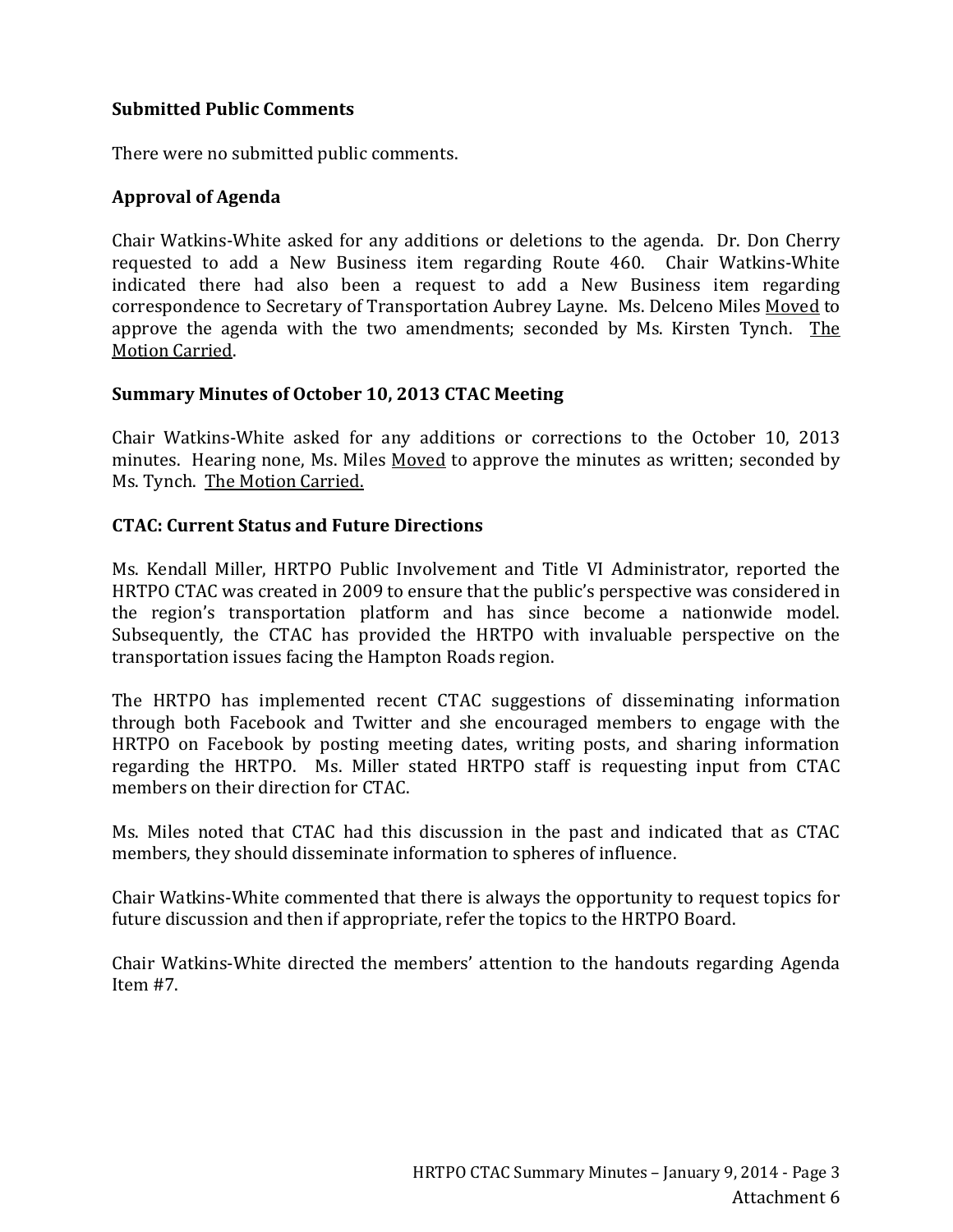### **MT-DT-MLK/Before and After Study**

Dr. Camelia Ravanbakht, HRTPO Deputy Executive Director, reported the HRTPO staff is currently working on the Midtown Tunnel-Downtown Tunnel-Martin Luther King (MT-DT-MLK) Extension Before and After Study. She indicated the study has been divided into two sections: Part A – HRTPO Staff Before and After Analysis Study, and Part B – Commuter Toll Pattern Before and After Survey.

For Part A of the study, HRTPO staff plans on completing a before and after study in FY 2015 to determine traffic impacts resulting from tolling the Midtown Tunnel and Downtown Tunnel (expected to begin February 1, 2014). In preparation, HRTPO staff has collected numerous photos/videos as well as peak hour travel time runs (Fall 2012 and Fall 2013) to document "before" travel conditions for existing traffic queues and congestion at key locations – the Midtown Tunnel, Downtown Tunnel and I-64/High Rise Bridge. Staff plans on collecting similar data to document "after" travel conditions at the same locations in FY 2015. In addition, staff plans on assisting local jurisdictions re-time traffic signals along key corridors that are anticipated to be impacted by the tolls.

For Part B of the study, HRTPO staff is currently working with Christopher Newport University (CNU) to develop a scope of work to conduct a two-part Commuter Toll Pattern Survey in order to assess motorists' familiarity with the toll and their anticipated behavior in response to the initiation of tolls on February 1, 2014. This first part of the survey would be conducted prior to the initiation of tolls on February 1, 2014. The second part of the survey would focus on motorists' actual commuting behaviors and response after the tolls have commenced.

The results of this survey will provide a baseline of commuter behavior in response to tolling in Hampton Roads. At the January 16, 2014 HRTPO Board meeting, HRTPO staff will recommend the HRTPO Board approve the Cooperative Service Agreement with CNU to conduct the Commuter Toll Pattern Survey.

Ms. Sharyn Fox asked if staff was accessing boundary streets and others locations in order to understand what type of traffic is being routed off the tunnels and how these neighborhoods are impacted. Dr. Ravanbakht replied affirmatively; however, she commented it was not at the neighborhood level. Staff will run the transportation model with and without tolls and determine the impacts and will review intersections and corridors that will be impacted.

Mr. John Kish asked whether staff will examine non-interstate corridors such as Canal Drive. Dr. Ravanbakht replied affirmatively and stated staff will evaluate traffic signals in Portsmouth and Chesapeake to determine if retiming is needed.

Mr. Greg Edwards commented that the Virginia Port Authority (VPA) is concerned with the impact of tolls and could possibly recommend reputable trucking companies to support the HRTPO in its effort from a freight perspective.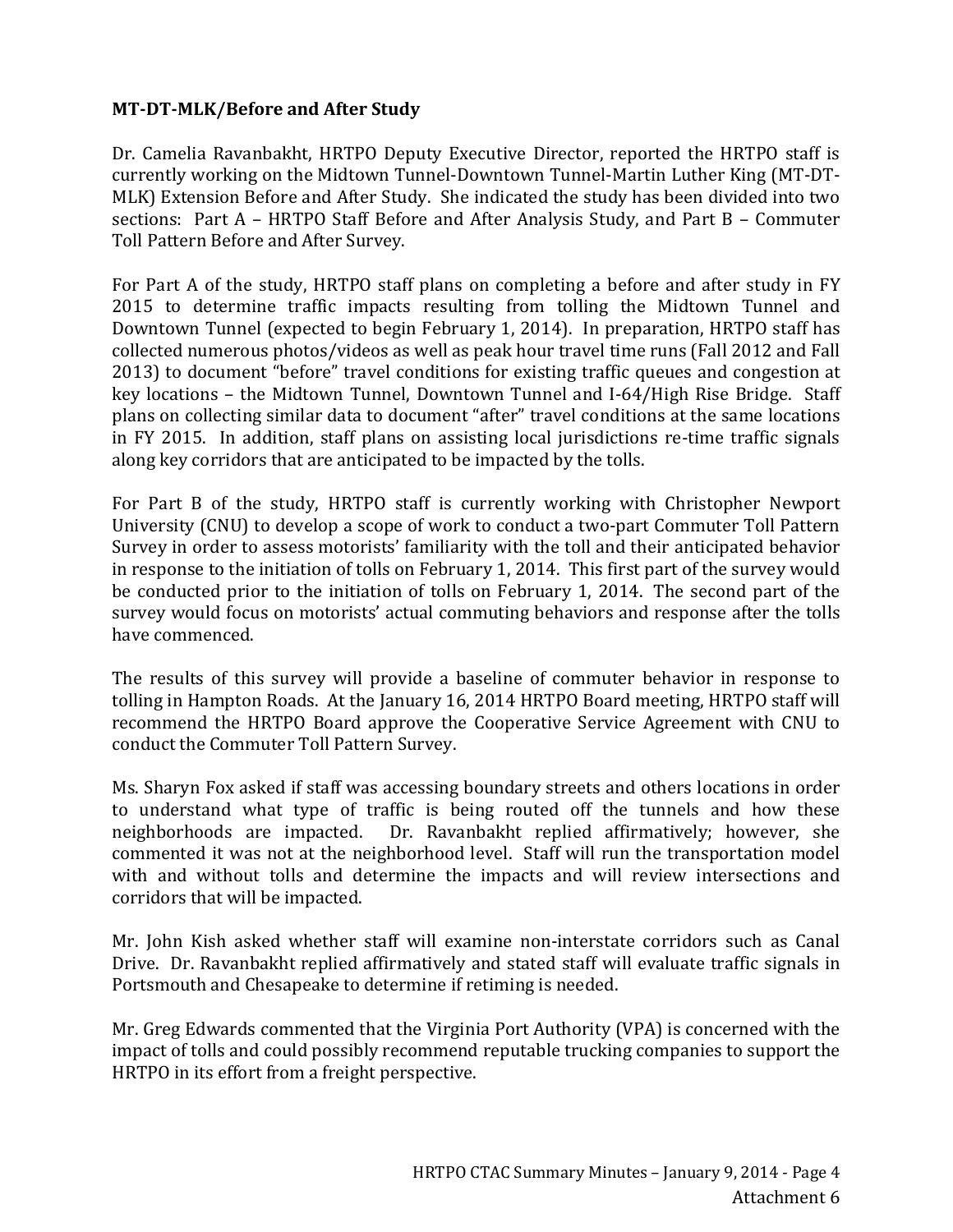Dr. Ravanbakht noted the Freight Transportation Advisory Committee (FTAC) received funding from the HRTPO Board to conduct a study regarding the economic impacts to the port and the movement of freight. FTAC is currently working on the scope of work and she indicated the results will be shared with CTAC.

Ms. Miles inquired as to the status of the CNU study. Dr. Ravanbakht replied the scope of work will be presented to the HRTPO Board next week and approval will be sought to execute the contract with CNU.

Ms. Miles asked whether the contract was competitively bid. Mr. Farmer replied a bid process was not required by the procurement procedure.

Mr. Carlton Hardy asked how the survey would be conducted. Dr. Ravanbakht replied via a telephone survey.

Mr. Hardy expressed concern that the public may not respond well to a telephone survey. Mr. Farmer replied that CNU will determine how many participants will be required based on geography, etc., and then "touch that many people before it can be considered statistically valid." He noted CNU will continue to conduct the survey until the necessary data is collected.

# **FY 2015 Unified Planning Work Program (UPWP) – Planning Priorities: Draft**

Dr. Camelia Ravanbakht, HRTPO Deputy Executive Director, reported the UPWP describes the transportation planning work and associated funding for the Hampton Roads Metropolitan Planning Area (MPA). In addition to detailing the work associated with HRTPO core functions – the Long-Range Transportation Plan, the Transportation Improvement Program, the Congestion Management Process, and Public Participation – federal regulations state that the UPWP shall include a discussion of the planning priorities facing the MPA. It is in the determination of these priorities that the HRTPO Board ensures its vision and goals are carried forward in the UPWP.

The draft FY 2015 Planning Priorities are:

- Transportation Programming
- Efficient, User-Focused Investments
- Strengthening Multimodal Planning

Next steps include:

- January 2014 HRTPO Board approval of FY 2015 UPWP Planning Priorities and presentation of Priorities to the HRTPO Advisory Committees
- March 2014 Public Review and Comment
- April 2014 HRTPO Board Approval of the Final UPWP

Chair Watkins-White inquired as to the deadline for public comment. Dr. Ravanbakht replied comments are due by the end of March.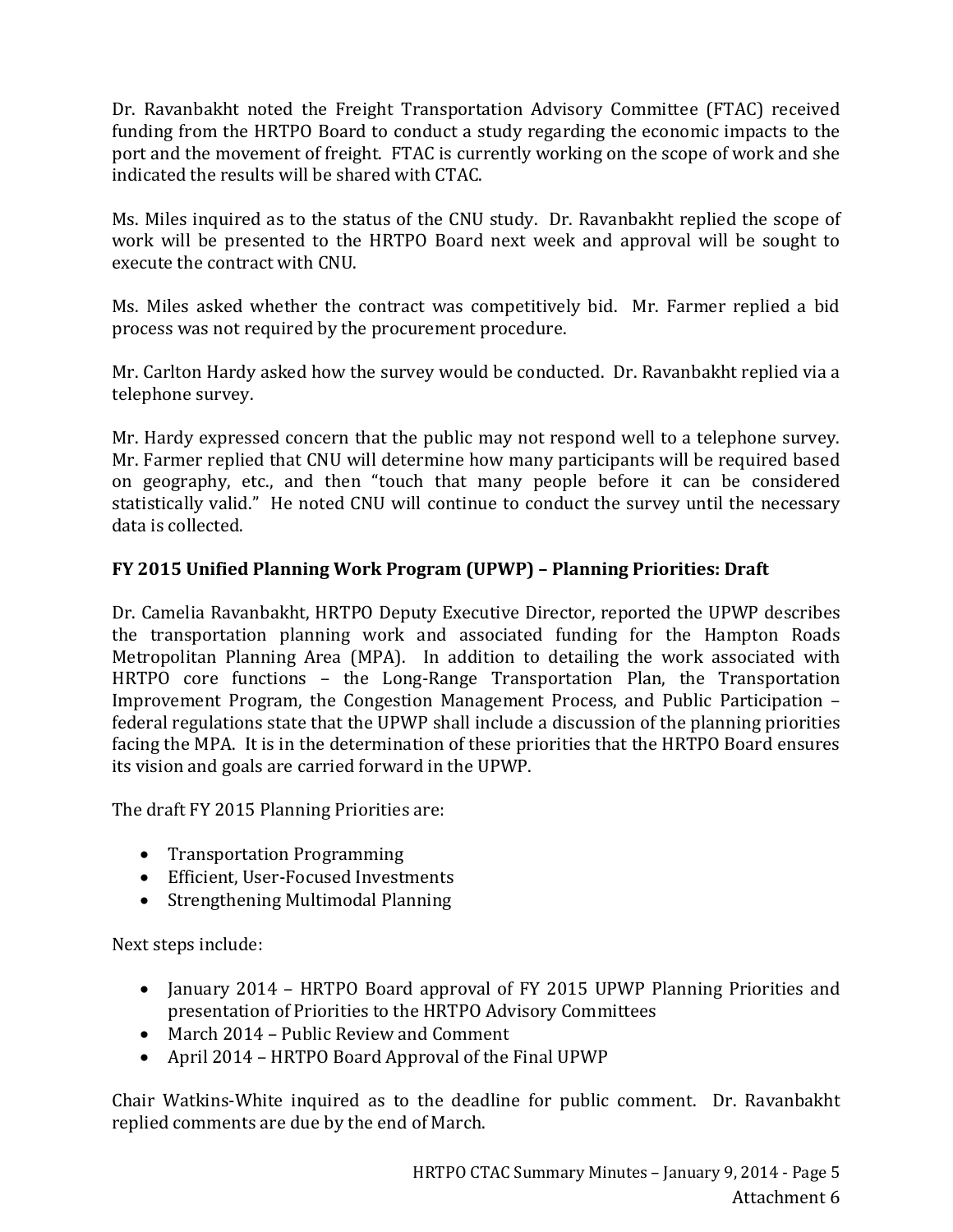### **Hampton Roads Regional Safety Study 2013 Update Part I – Crash Analysis and Countermeasures: Update**

Mr. Keith Nichols, HRTPO Senior Transportation Engineer, reported that the Hampton Roads Regional Safety Study, a comprehensive analysis of highway safety throughout the region, was initiated in 2001. He indicated the HRTPO staff is currently producing the first full update to the original Regional Safety Study.

Part I of the Hampton Roads Regional Safety Study 2013 Update includes:

- Regional Safety Trends
- Crash Characteristics
- Crash Locations

Mr. Nichols stated the raw crash location data was obtained from VDOT and the Department of Motor Vehicles (DMV) for the years 2009-2012. HRTPO staff performed separate analyses for freeway segments and arterial intersections. The two greatest factors that increased the probability of fatal crashes involved alcohol usage and speeding.

Part II of the Regional Safety Study 2013 Update, to be published at a later date, will build on the results of Part I by using its results to develop ways to improve roadway safety. Sections in Part II will include Efforts to Improve Roadway Safety, Potential for Safety Improvements, General Crash Countermeasures, Countermeasures for High Crash Locations, and Next Steps.

This update is being developed using new tools and methods to analyze roadway safety from the American Association of State Highway Transportation Officials (AASHTO) Highway Safety Manual and from the Virginia Center for Transportation Innovation and Research (VCTIR). These organizations produced analytical tools to help determine those locations with the greatest potential for safety improvements.

Ms. Miles inquired as to whether factors such as inexperienced drivers and the number of drinking establishments were evaluated in the study. Mr. Nichols replied that any location having more crashes than predicted are reviewed at great length and then intersection summaries, collision diagrams, and site observations are performed.

Ms. Miles inquired as to why distracted driving was not included in the study. Mr. Nichols replied that the Study does report this information; however, he did not include the data in his briefing due to time constraints. He indicated that since this data is self-reported, it can be somewhat unreliable.

Ms. Yukari Hughes asked if standard weighting measures were used for injury and fatality data. Mr. Nichols replied that there is no federal standard; however, the crash severity rate equation is commonly used.

Mr. Whitlock asked if traffic volume was accounted for in the study. Mr. Nichols replied affirmatively.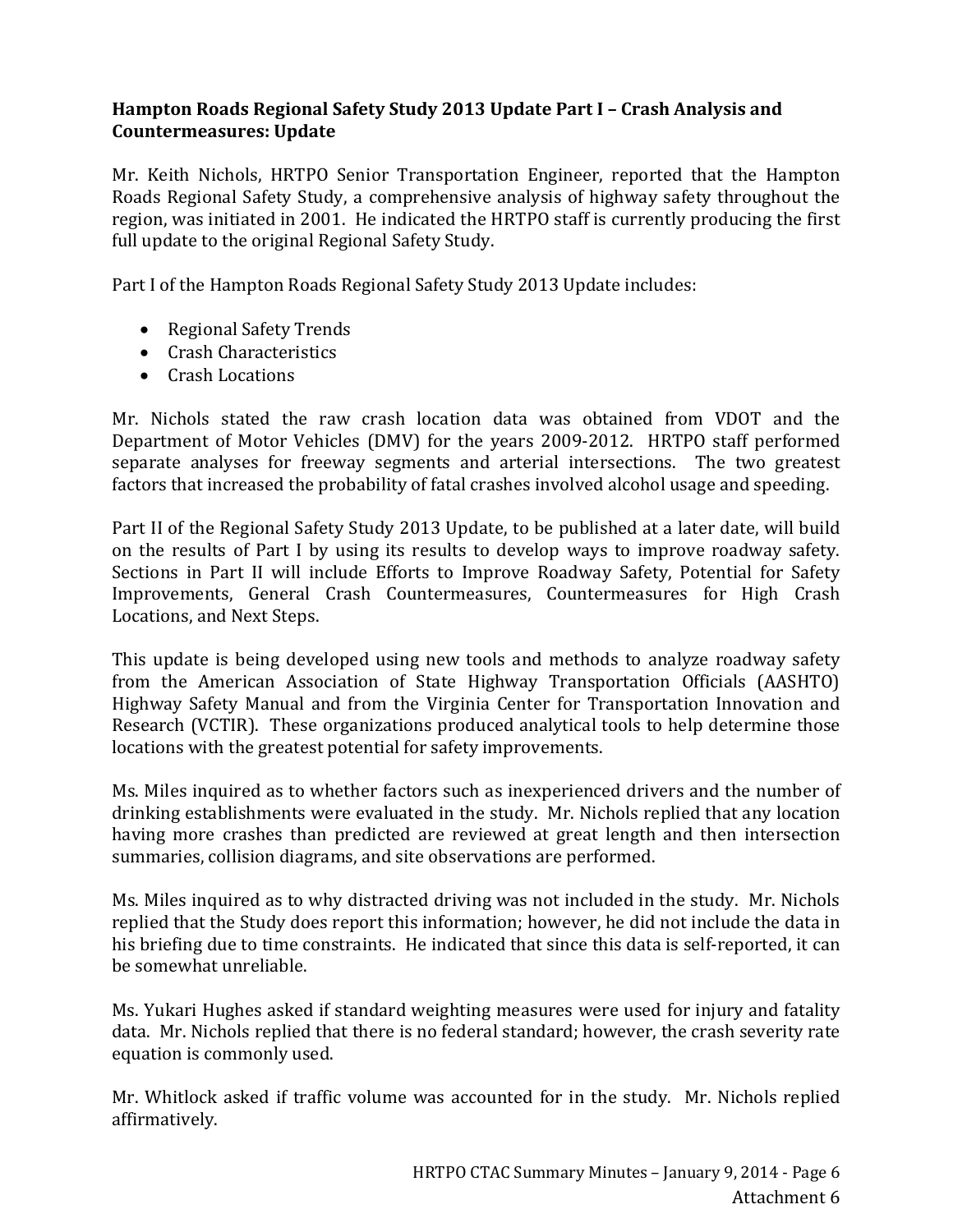## **Hampton Roads Transportation Fund (HRTF) Candidate Projects: Methodology**

Dr. Camelia Ravanbakht, HRTPO Deputy Executive Director, reported that during the September 19, 2013 HRTPO meeting, the Board approved a resolution confirming the intent of the Board to use HRTF revenues in the most effective manner possible to fund transportation projects that are significant to the region as a whole and provide the greatest impact on reducing congestion. In addition, the Board directed HRTPO staff to develop a list of HRTF candidate projects for consideration during the October Board meeting.

Among the criteria used to determine a project's eligibility to be included in the HRTF Candidate Projects List was the inclusion of a project in the HRTPO Board approved 2034 Long-Range Transportation Plan. Projects included in the 2034 LRTP underwent a prioritization process whereby they were evaluated, scored, and ranked based on three components: Project Utility, Project Vitality, and Economic Vitality.

Projects were also considered for inclusion in the HRTF Candidate Projects list if they met one or more of the following:

- Be supported by HRTPO Resolutions
- Be legally eligible
- Meet regional project cost threshold of \$100 million

During its October 17, 2013 meeting, the HRTPO Board, by way of resolution, formally supported the HRTF candidate projects in order to facilitate coordination and discussions with VDOT and FHWA to refine cost estimates and evaluate financing options and methods of project delivery.

### **Future CTAC Meeting Agenda Items**

Chair Watkins-White asked CTAC members to suggest topics for future agenda items. She stated she had requested that HRT President/CEO, Mr. William Harrell deliver a presentation to CTAC with regards to bus service funding.

Mr. Kish suggested a presentation be provided on expected population and business growth in Hampton Roads and its transportation implications.

Mr. Hardy, in support of Mr. Kish's request, requested a report from the Urban Land Institute pertaining to Realty Check. Dr. Ravanbakht replied HRTPO staff has completed its population and employment forecast for the 2040 Long-Range Transportation Plan (LRTP) and will share this information with CTAC at the April meeting.

Mr. Farmer stated the mission of Reality Check is different than population and employment forecast; it is similar to the way that localities are developing their comprehensive plans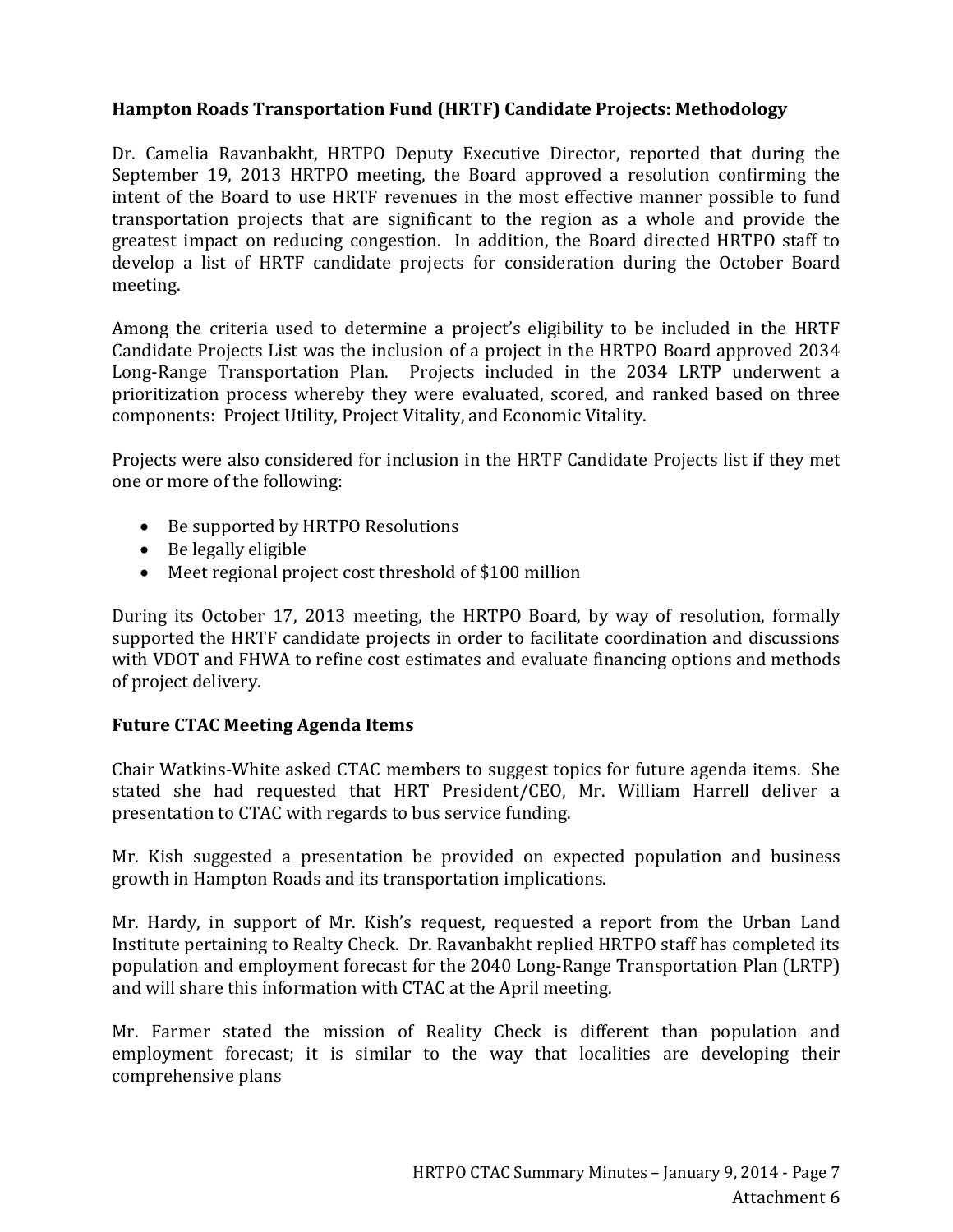Chair Watkins-White also requested a VPA presentation regarding the tolling impact of Route 460.

Ms. Miles requested an update on the service performance of Norfolk Amtrak, airport expansion plans, and an update from Elizabeth River Crossings (ERC) on the E-ZPass process.

Mr. Robbyn Gayer requested a status report from Transportation Economics & Management Systems (TEMS), Inc. pertaining to its contracted high-speed rail study with the HRTPO.

Mr. Hardy inquired as to whether staff had received any feedback from VDOT with respect to his October inquiry regarding data on tunnel backups. Dr. Ravanbakht replied staff would provide an update to Mr. Hardy.

### **For Your Information**

Chair Watkins-White noted the items in the For Your Information section of the agenda packet.

### **Old/New Business**

Dr. Cherry requested the CTAC draft a letter endorsing an Alternate Route 460.

Mr. Whitlock agreed with the Route 460 endorsement concept; however, he was not familiar with the alignment and its implications.

Dr. Cherry indicated the alignment had been moved a mile to the south.

Mr. Michael Jones stated that an environmental permit, issued by the Corps of Engineers, is necessary to proceed.

Chair Watkins-White commented that her knowledge of Route 460 was primarily based on newspaper articles and requested a detailed presentation at the April CTAC meeting.

Mr. Jones noted that a Supplemental Environmental Impact Statement (SEIS) is currently being written and the public comment period ends January 27, 2014.

Mr. Kish inquired as to whether an interim CTAC meeting was needed to discuss Route 460 and HRTF funding. CTAC members agreed that if necessary, they were available in February for an interim meeting.

Ms. Miles suggested CTAC convene after the General Assembly adjourns in March. Mr. Farmer agreed.

Chair Watkins-White suggested CTAC discuss these items at its regularly scheduled April meeting.